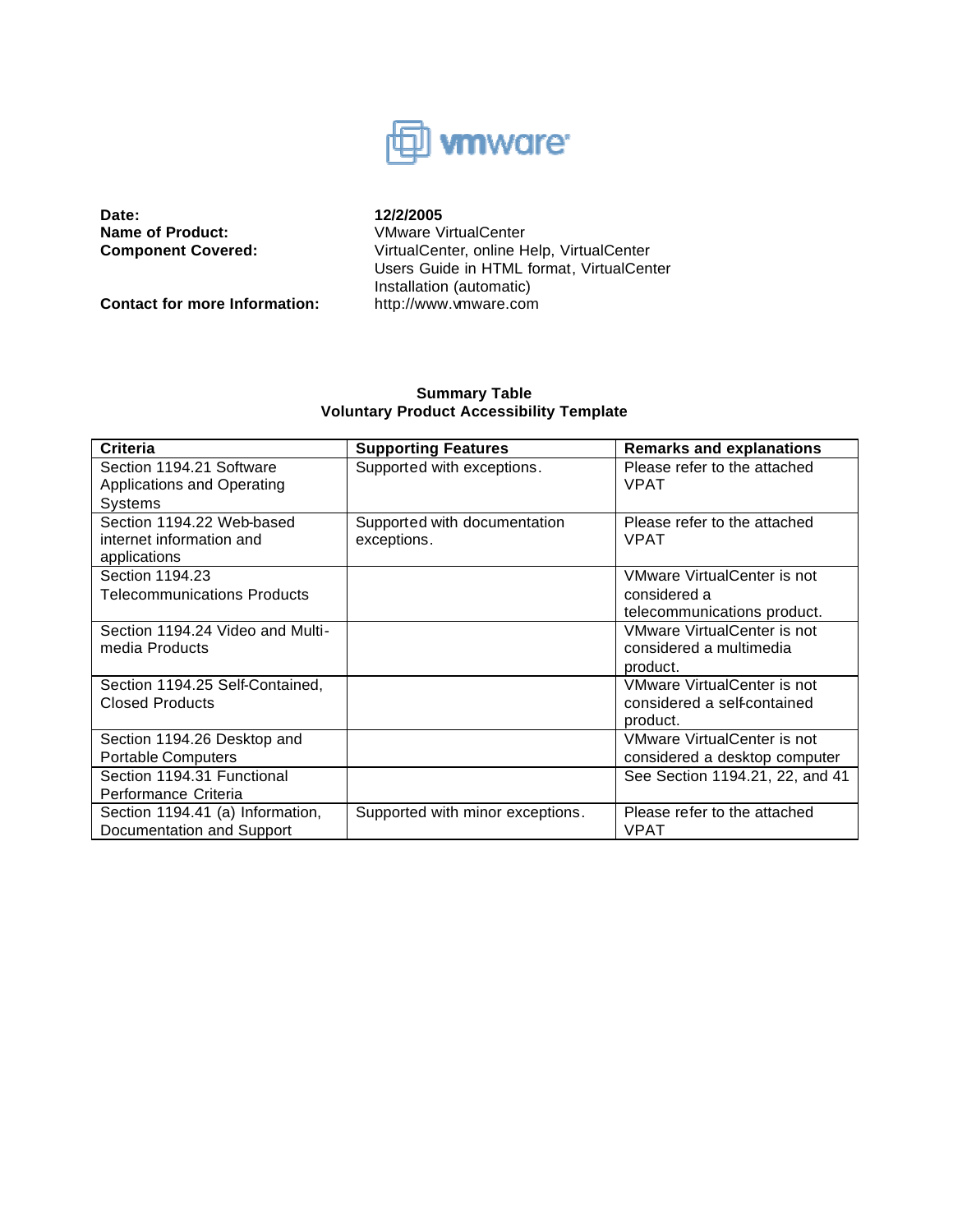#### **Section 1194.21 Software Applications and Operating Systems - Detail Voluntary Product Accessibility Template**

| <b>Criteria</b>                                                                                                                                                                                                                                                                                                                                                                                                                                                                                                                                                                                         | <b>Supporting Features</b>      | <b>Remarks and explanations</b>                                                                                                                                                                                                                                                                                                                                                                                                                         |
|---------------------------------------------------------------------------------------------------------------------------------------------------------------------------------------------------------------------------------------------------------------------------------------------------------------------------------------------------------------------------------------------------------------------------------------------------------------------------------------------------------------------------------------------------------------------------------------------------------|---------------------------------|---------------------------------------------------------------------------------------------------------------------------------------------------------------------------------------------------------------------------------------------------------------------------------------------------------------------------------------------------------------------------------------------------------------------------------------------------------|
| (a) When software is designed to<br>run on a system that has a<br>keyboard, product functions shall<br>be executable from a keyboard<br>where the function itself or the<br>result of performing a function<br>can be discerned textually.                                                                                                                                                                                                                                                                                                                                                              | Supported with minor exceptions | Keyboard access is built into the<br>application including tab,<br>shift+tab, shortcut keys, and<br>accelerator keys. Currently,<br>sorting columns in lists, the<br>forward and back buttons, the<br>export events radio buttons, and<br>show active tasks buttons can<br>not be activated via the<br>keyboard.                                                                                                                                        |
| (b) Applications shall not disrupt<br>or disable activated features of<br>other products that are identified<br>as accessibility features, where<br>those features are developed and<br>documented according to<br>industry standards. Applications<br>also shall not disrupt or disable<br>activated features of any<br>operating system that are<br>identified as accessibility features<br>where the application<br>programming interface for those<br>accessibility features has been<br>documented by the manufacturer<br>of the operating system and is<br>available to the product<br>developer. | Supported                       |                                                                                                                                                                                                                                                                                                                                                                                                                                                         |
| (c) A well-defined on-screen<br>indication of the current focus<br>shall be provided that moves<br>among interactive interface<br>elements as the input focus<br>changes. The focus shall be<br>programmatically exposed so that<br>Assistive Technology can track<br>focus and focus changes.                                                                                                                                                                                                                                                                                                          | Supported                       |                                                                                                                                                                                                                                                                                                                                                                                                                                                         |
| (d) Sufficient information about a<br>user interface element including<br>the identity, operation and state<br>of the element shall be available<br>to Assistive Technology. When<br>an image represents a program<br>element, the information<br>conveyed by the image must also<br>be available in text.                                                                                                                                                                                                                                                                                              | Supported with exceptions       | In general, visual text based<br>labels are in close proximity to<br>controls and images/percent<br>bars have textual equivalents.<br>However, 3 lists contain a<br>column with graphics that do not<br>have textual descriptions.<br>Several fields in alarm properties<br>> triggers do not have visual<br>labels that are in proximity to the<br>control. Several links in the<br>details pane have grouping text<br>that is not associated with the |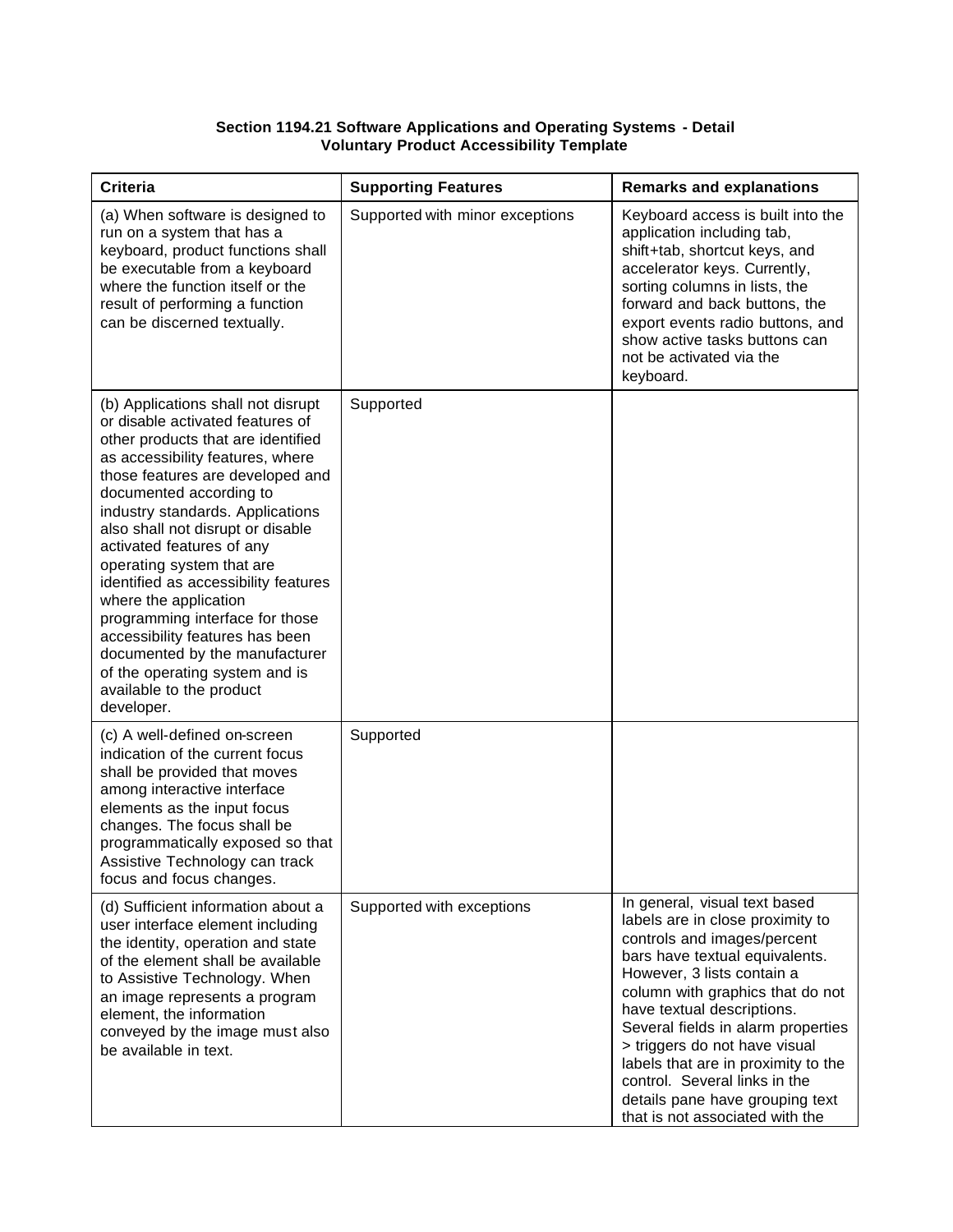|                                                                                                                                                                                                                                           |                                  | links. Several controls in the<br>Guest Customization Wizard do<br>not have onscreen labels.                                                                                           |
|-------------------------------------------------------------------------------------------------------------------------------------------------------------------------------------------------------------------------------------------|----------------------------------|----------------------------------------------------------------------------------------------------------------------------------------------------------------------------------------|
| (e) When bitmap images are<br>used to identify controls, status<br>indicators, or other programmatic<br>elements, the meaning assigned<br>to those images shall be<br>consistent throughout an<br>application's performance.              | Supported                        |                                                                                                                                                                                        |
| (f) Textual information shall be<br>provided through operating<br>system functions for displaying<br>text. The minimum information<br>that shall be made available is<br>text content, text input caret<br>location, and text attributes. | Supported                        |                                                                                                                                                                                        |
| (g) Applications shall not override<br>user selected contrast and color<br>selections and other individual<br>display attributes.                                                                                                         | Supported with exceptions        | The tab controls and many<br>wizard dialog windows are not<br>viewable with high-contrast<br>settings. List and tree views do<br>not follow the contrast settings of<br>the OS.        |
| (h) When animation is displayed,<br>the information shall be<br>displayable in at least one non-<br>animated presentation mode at<br>the option of the user.                                                                              | Not Applicable                   |                                                                                                                                                                                        |
| (i) Color coding shall not be used<br>as the only means of conveying<br>information, indicating an action,<br>prompting a response, or<br>distinguishing a visual element.                                                                | Supported with a minor exception | The activate page tab in the<br>details pane is shown through<br>color alone. However, the user<br>can re-activate the control if<br>he/she is unsure of which screen<br>he/she is on. |
| (j) When a product permits a user<br>to adjust color and contrast<br>settings, a variety of color<br>selections capable of producing a<br>range of contrast levels shall be<br>provided.                                                  | Not Applicable                   |                                                                                                                                                                                        |
| (k) Software shall not use<br>flashing or blinking text, objects,<br>or other elements having a flash<br>or blink frequency greater than 2<br>Hz and lower than 55 Hz.                                                                    | Supported                        |                                                                                                                                                                                        |
| (I) When electronic forms are<br>used, the form shall allow people<br>using Assistive Technology to<br>access the information, field<br>elements, and functionality                                                                       | Supported with exceptions        | See findings for 1194.21(a) and<br>1194.21(d).                                                                                                                                         |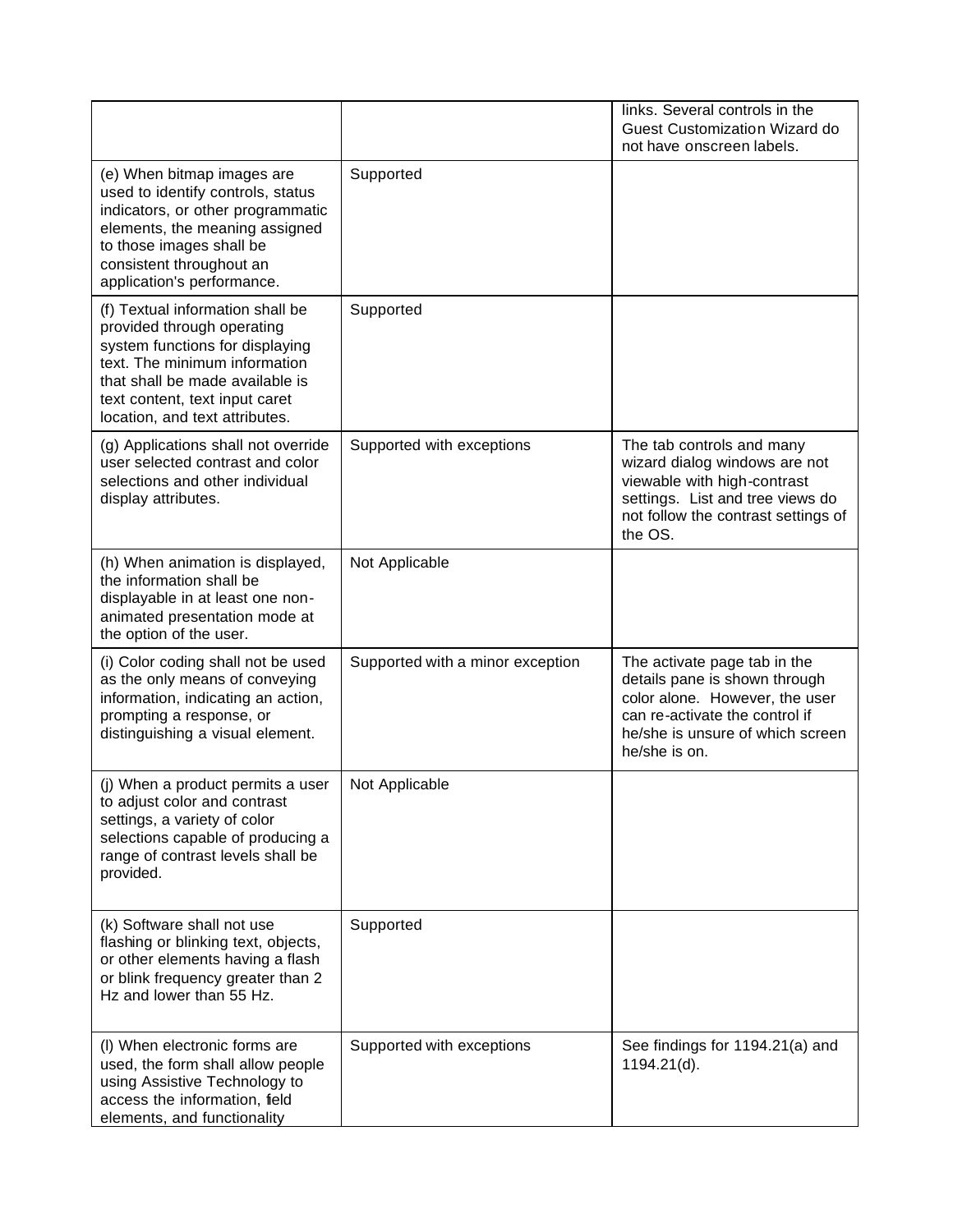| required for completion and       |  |
|-----------------------------------|--|
| submission of the form, including |  |
| all directions and cues.          |  |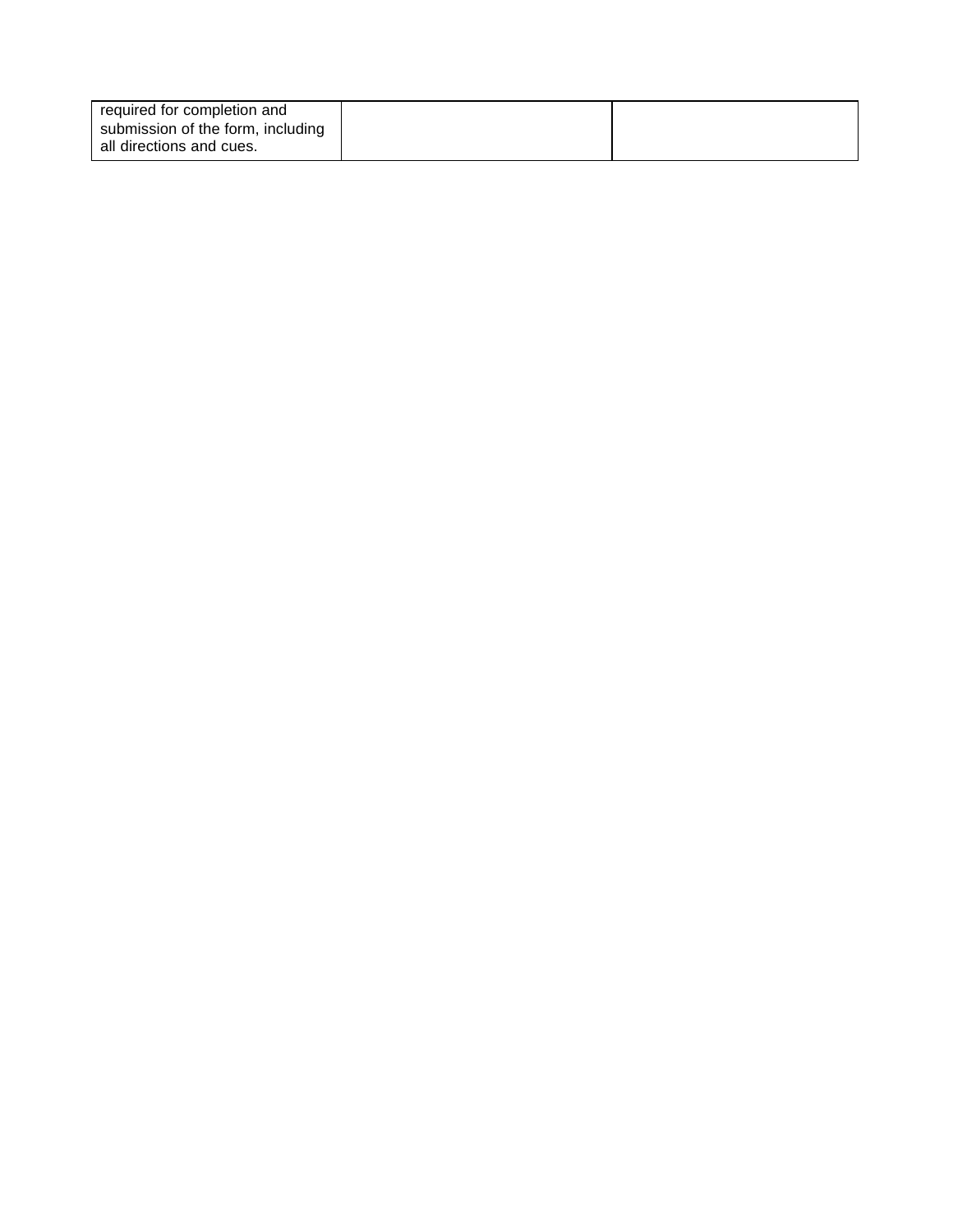### **Section 1194.22 Web-based Internet information and applications - Detail Voluntary Product Accessibility Template**

| <b>Criteria</b>                                                                                                                                                                            | <b>Supporting Features</b>                    | <b>Remarks and explanations</b>                                                                                                                                                                      |
|--------------------------------------------------------------------------------------------------------------------------------------------------------------------------------------------|-----------------------------------------------|------------------------------------------------------------------------------------------------------------------------------------------------------------------------------------------------------|
| (a) A text equivalent for every<br>non-text element shall be<br>provided (e.g., via "alt",<br>"longdesc", or in element<br>content).                                                       | Supported with exceptions in<br>documentation | The majority of images/screen<br>shots have descriptive text<br>explaining the image. However,<br>several images/charts/diagrams do<br>not have sufficient alternative text<br>describing the chart. |
| (b) Equivalent alternatives for<br>any multimedia presentation<br>shall be synchronized with the<br>presentation.                                                                          | Not Applicable                                |                                                                                                                                                                                                      |
| (c) Web pages shall be<br>designed so that all information<br>conveyed with color is also<br>available without color, for<br>example from context or<br>markup.                            | Supported                                     |                                                                                                                                                                                                      |
| (d) Documents shall be<br>organized so they are readable<br>without requiring an associated<br>style sheet.                                                                                | Supported                                     |                                                                                                                                                                                                      |
| (e) Redundant text links shall<br>be provided for each active<br>region of a server-side image<br>map.                                                                                     | Not Applicable                                |                                                                                                                                                                                                      |
| (f) Client-side image maps shall<br>be provided instead of server-<br>side image maps except where<br>the regions cannot be defined<br>with an available geometric<br>shape.               | Not Applicable                                |                                                                                                                                                                                                      |
| (g) Row and column headers<br>shall be identified for data<br>tables.                                                                                                                      | Supported                                     | Several tables in VirtualCenter help<br>are not marked up properly.                                                                                                                                  |
| (h) Markup shall be used to<br>associate data cells and<br>header cells for data tables that<br>have two or more logical levels<br>of row or column headers.                               | Not Applicable                                |                                                                                                                                                                                                      |
| (i) Frames shall be titled with<br>text that facilitates frame<br>identification and navigation                                                                                            | Not Applicable                                |                                                                                                                                                                                                      |
| (j) Pages shall be designed to<br>avoid causing the screen to<br>flicker with a frequency greater<br>than 2 Hz and lower than 55<br>Hz.                                                    | Supported                                     |                                                                                                                                                                                                      |
| (k) A text-only page, with<br>equivalent information or<br>functionality, shall be provided<br>to make a web site comply with<br>the provisions of this part,<br>when compliance cannot be | Not Applicable                                |                                                                                                                                                                                                      |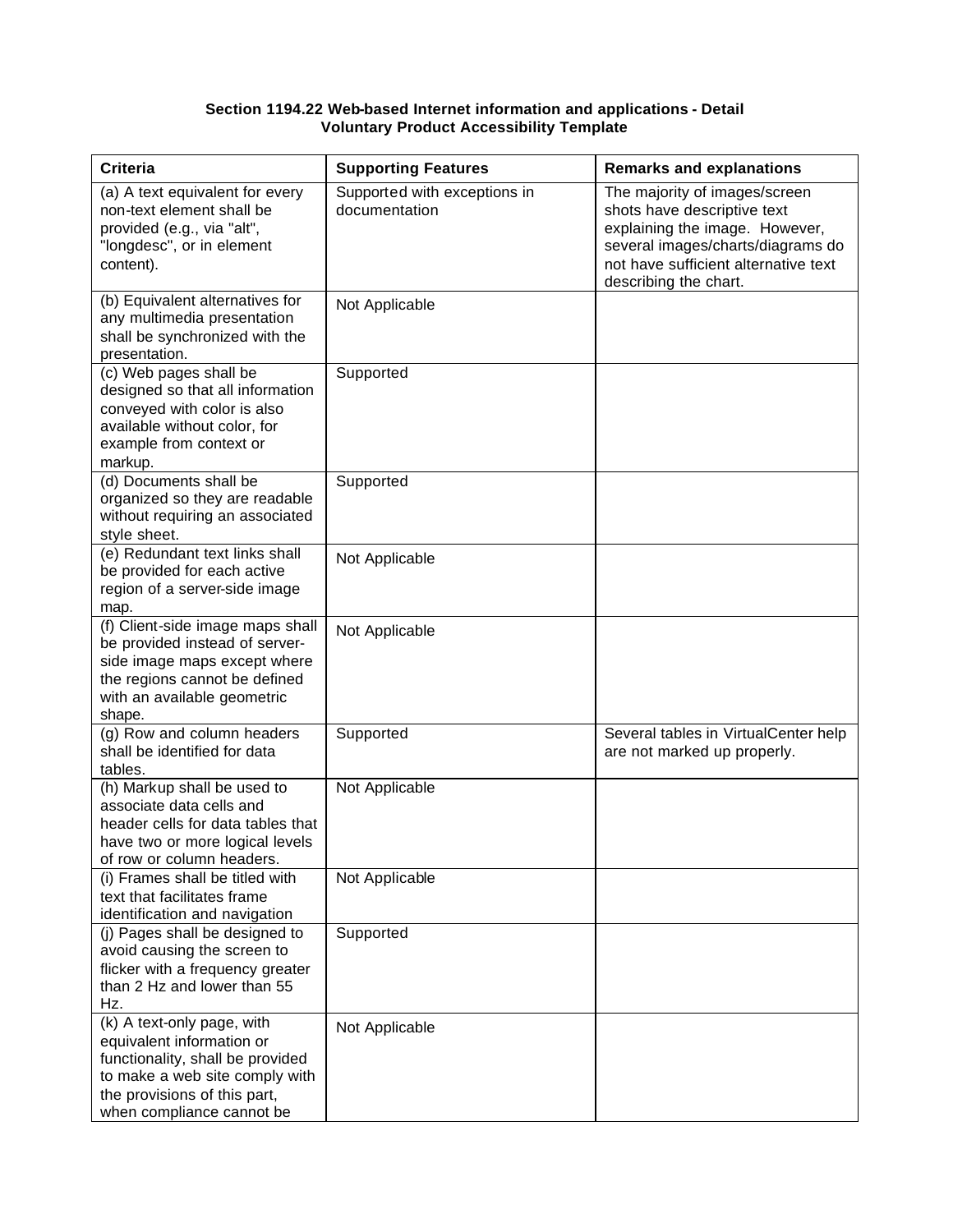| accomplished in any other way.     |                |  |
|------------------------------------|----------------|--|
| The content of the text-only       |                |  |
| page shall be updated              |                |  |
| whenever the primary page          |                |  |
| changes.                           |                |  |
| (I) When pages utilize scripting   | Supported      |  |
| languages to display content,      |                |  |
| or to create interface elements,   |                |  |
| the information provided by the    |                |  |
| script shall be identified with    |                |  |
| functional text that can be read   |                |  |
| by Assistive Technology.           |                |  |
| (m) When a web page requires       | Not Applicable |  |
| that an applet, plug-in or other   |                |  |
| application be present on the      |                |  |
| client system to interpret page    |                |  |
| content, the page must provide     |                |  |
| a link to a plug-in or applet that |                |  |
| complies with §1194.21(a)          |                |  |
| through (I).                       |                |  |
| (n) When electronic forms are      | Not Applicable |  |
| designed to be completed on-       |                |  |
| line, the form shall allow people  |                |  |
| using Assistive Technology to      |                |  |
| access the information, field      |                |  |
| elements, and functionality        |                |  |
| required for completion and        |                |  |
| submission of the form,            |                |  |
| including all directions and       |                |  |
| cues.                              |                |  |
| (o) A method shall be provided     | Not Applicable |  |
| that permits users to skip         |                |  |
| repetitive navigation links.       |                |  |
| (p) When a timed response is       | Not Applicable |  |
| required, the user shall be        |                |  |
| alerted and given sufficient       |                |  |
| time to indicate more time is      |                |  |
| required.                          |                |  |

# http://www.itic.org/policy/VPT.html

**Section 1194.31 Functional Performance Criteria - Detail Voluntary Product Accessibility Template**

| Criteria                                                                                                                                                                                                                                        | <b>Supporting Features</b>                                                                                        | <b>Remarks and explanations</b>         |
|-------------------------------------------------------------------------------------------------------------------------------------------------------------------------------------------------------------------------------------------------|-------------------------------------------------------------------------------------------------------------------|-----------------------------------------|
| (a) At least one mode of<br>operation and information<br>retrieval that does not require<br>user vision shall be provided, or<br>support for Assistive Technology<br>used by people who are blind or<br>visually impaired shall be<br>provided. | <b>↓ Supported with exceptions:</b><br>VirtualCenter supports some features<br>for use with assistive technology. | Exceptions noted in section<br>1194.21. |
| (b) At least one mode of<br>operation and information<br>retrieval that does not require                                                                                                                                                        | Supported                                                                                                         |                                         |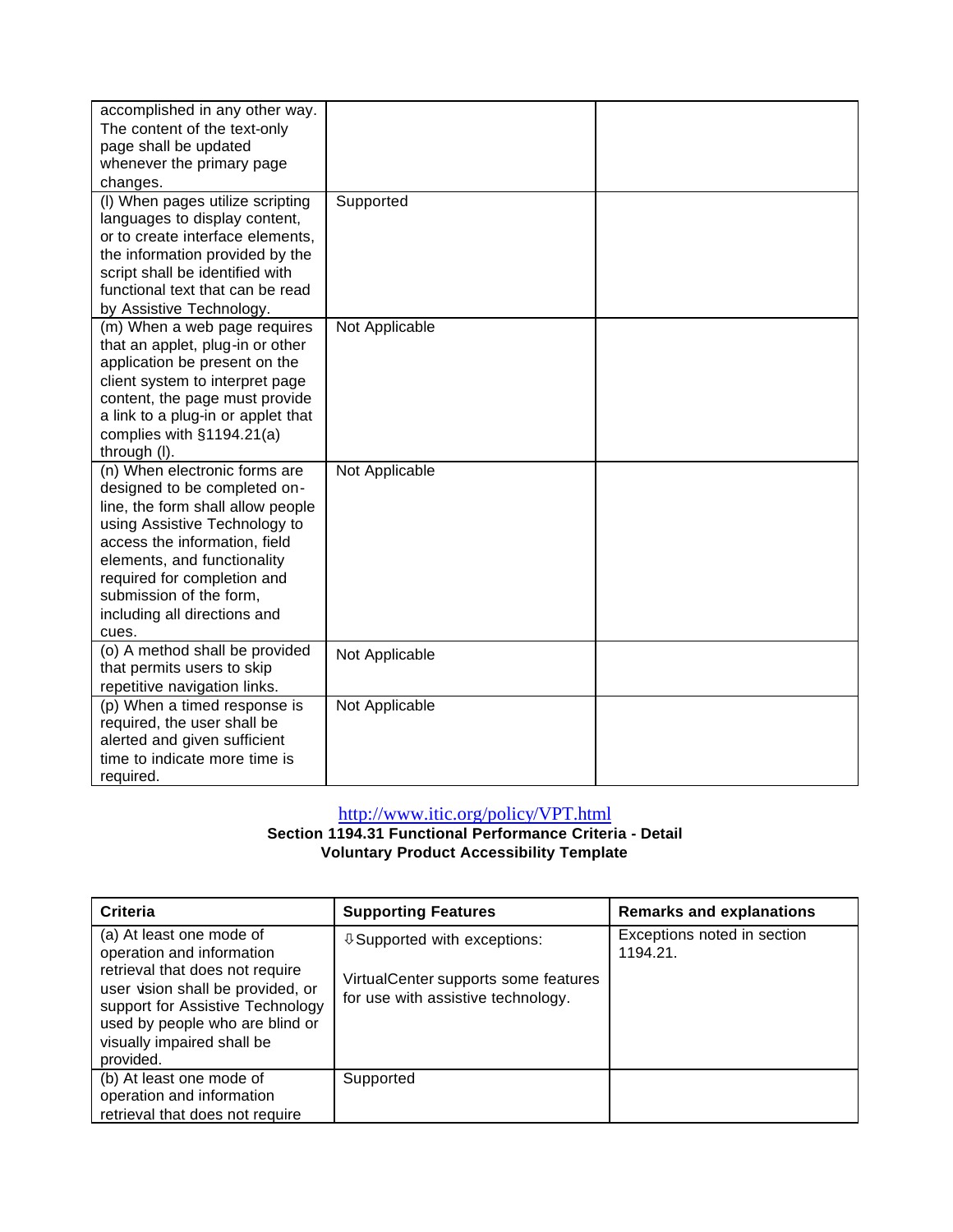| visual acuity greater than 20/70  |                |  |
|-----------------------------------|----------------|--|
| shall be provided in audio and    |                |  |
| enlarged print output working     |                |  |
| together or independently, or     |                |  |
| support for Assistive Technology  |                |  |
| used by people who are visually   |                |  |
| impaired shall be provided.       |                |  |
| (c) At least one mode of          | Not Applicable |  |
| operation and information         |                |  |
| retrieval that does not require   |                |  |
| user hearing shall be provided,   |                |  |
| or support for Assistive          |                |  |
| Technology used by people who     |                |  |
| are deaf or hard of hearing shall |                |  |
| be provided                       |                |  |
| (d) Where audio information is    | Not Applicable |  |
| important for the use of a        |                |  |
| product, at least one mode of     |                |  |
| operation and information         |                |  |
| retrieval shall be provided in an |                |  |
| enhanced auditory fashion, or     |                |  |
| support for assistive hearing     |                |  |
| devices shall be provided.        |                |  |
| (e) At least one mode of          | Not Applicable |  |
| operation and information         |                |  |
| retrieval that does not require   |                |  |
| user speech shall be provided,    |                |  |
| or support for Assistive          |                |  |
| Technology used by people with    |                |  |
| disabilities shall be provided.   |                |  |
| (f) At least one mode of          | Supported      |  |
| operation and information         |                |  |
| retrieval that does not require   |                |  |
| fine motor control or             |                |  |
| simultaneous actions and that is  |                |  |
| operable with limited reach and   |                |  |
| strength shall be provided.       |                |  |